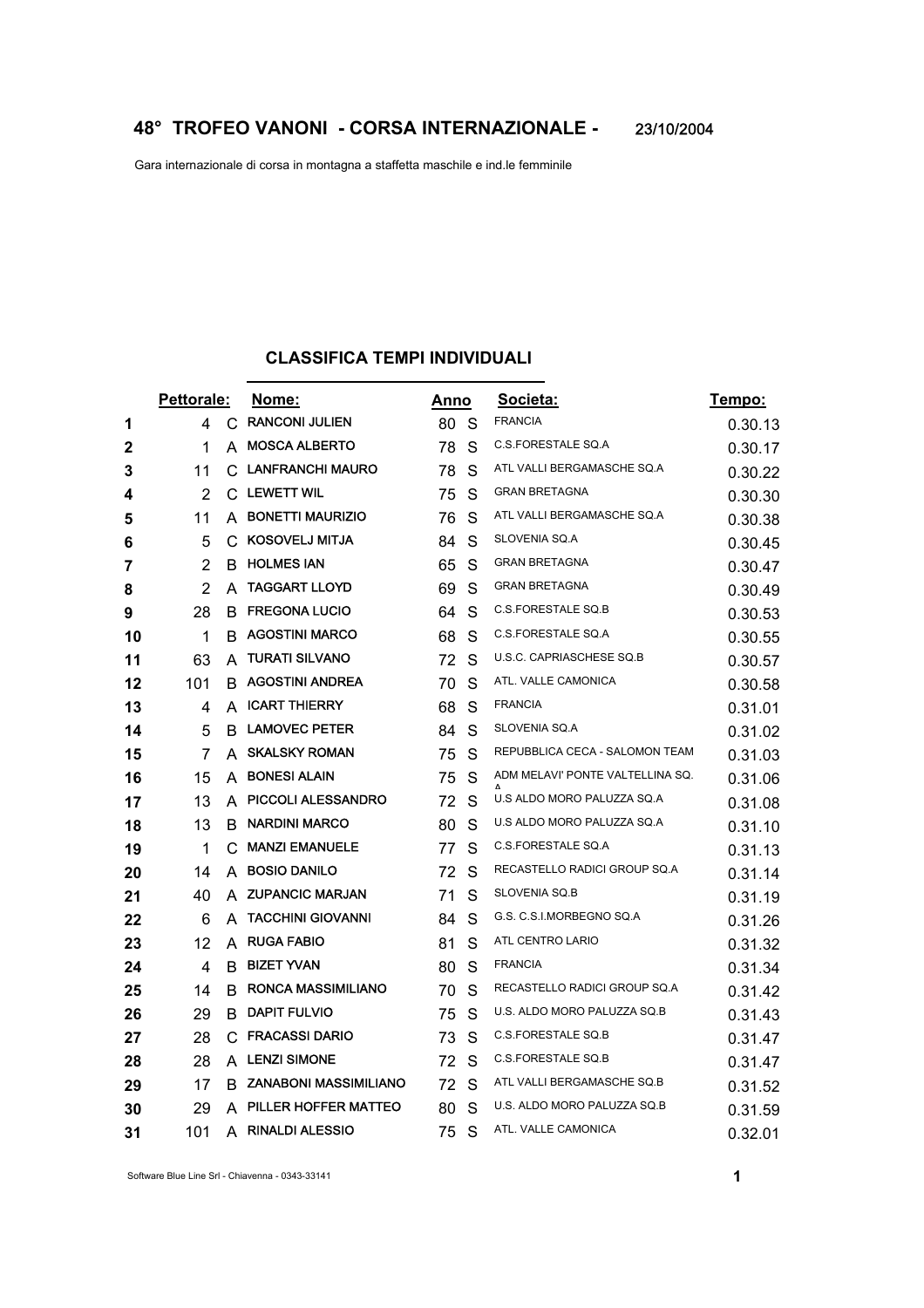|    | Pettorale: |    | <u>Nome:</u>              | <u>Anno</u> |              | Societa:                         | <u>Tempo:</u> |
|----|------------|----|---------------------------|-------------|--------------|----------------------------------|---------------|
| 32 | 13         | C. | <b>SCANU MARIO</b>        | 76 S        |              | U.S ALDO MORO PALUZZA SQ.A       | 0.32.01       |
| 33 | 11         | В  | <b>TERZI CRISTIAN</b>     | 78          | S            | ATL VALLI BERGAMASCHE SQ.A       | 0.32.09       |
| 34 | 15         | C  | <b>ZUGNONI GRAZIANO</b>   | 74          | S            | ADM MELAVI' PONTE VALTELLINA SQ. | 0.32.10       |
| 35 | 5          | A  | <b>SALAMUN IGOR</b>       | 65          | S            | SLOVENIA SQ.A                    | 0.32.10       |
| 36 | 17         |    | A AMATI CLAUDIO           | 60          | S            | ATL VALLI BERGAMASCHE SQ.B       | 0.32.12       |
| 37 | 8          | A  | <b>WOSIK DANIEL</b>       | 80          | S            | <b>POLONIA</b>                   | 0.32.14       |
| 38 | 19         | B. | <b>ZANOTTI FRANCO</b>     | 71          | S            | GS OROBIE SQ.A                   | 0.32.15       |
| 39 | 7          |    | C BRYDL PAVEL             | 79          | S            | REPUBBLICA CECA - SALOMON TEAM   | 0.32.18       |
| 40 | 6          | B. | <b>SANSI STEFANO</b>      | 80          | S            | G.S. C.S.I.MORBEGNO SQ.A         | 0.32.21       |
| 41 | 34         |    | A GOTTI PAOLO             | 77          | S            | U.S. SAN PELLEGRINO SQ.A         | 0.32.22       |
| 42 | 15         | B  | <b>CURTONI MATTIA</b>     | 81          | S            | ADM MELAVI' PONTE VALTELLINA SQ. | 0.32.26       |
| 43 | 8          |    | C STACHOWICZ TOMASZ       | 83          | S            | <b>POLONIA</b>                   | 0.32.28       |
| 44 | 101        |    | C RINALDI MARCO           | 83          | S            | ATL. VALLE CAMONICA              | 0.32.29       |
| 45 | 107        |    | A DELLA TORRE FRANCESCO   | 87          | S            | GS VALGEROLA SQ.A                | 0.32.45       |
| 46 | 27         | A  | <b>TEKE FIKRE</b>         | 84          | S            | A SPORTIVA LANZADA               | 0.32.48       |
| 47 | 19         |    | A PIROLA CORRADO          | 67          | S            | <b>GS OROBIE SQ.A</b>            | 0.32.52       |
| 48 | 29         | C  | <b>MORASSI ALESSANDRO</b> | 76          | S            | U.S. ALDO MORO PALUZZA SQ.B      | 0.32.55       |
| 49 | 14         | C  | <b>TOMELLERI FLAVIO</b>   | 61          | S            | RECASTELLO RADICI GROUP SQ.A     | 0.32.59       |
| 50 | 12         | В. | <b>GIOVIO OSCAR</b>       | 61          | S            | ATL CENTRO LARIO                 | 0.33.01       |
| 51 | 19         | C  | <b>ROCCA MASSIMILIANO</b> | 71          | S            | GS OROBIE SQ.A                   | 0.33.08       |
| 52 | 16         | C. | <b>TRIULZI FABRIZIO</b>   | 75          | S            | G.P. VALCHIAVENNA LIQUIGAS SQ.A  | 0.33.09       |
| 53 | 34         | C  | <b>BONFANTI FABIO</b>     | 75          | S            | U.S. SAN PELLEGRINO SQ.A         | 0.33.11       |
| 54 | 3          |    | A JONES DYLAN             | 72          | S            | ERYRI (GALLES) SQ.A              | 0.33.15       |
| 55 | 40         | В  | <b>KUHAR NEJC</b>         | 85          | S            | SLOVENIA SQ.B                    | 0.33.20       |
| 56 | 42         |    | C GINI MARCELLO           | 77          | S            | G.P. VALCHIAVENNA LIQUIGAS SQ.B  | 0.33.21       |
| 57 | 8          | B. | <b>KLISZ TOMASZ</b>       | 81          | S            | <b>POLONIA</b>                   | 0.33.22       |
| 58 | 16         | B. | LUMINA STEFANO            | 66          | S            | G.P. VALCHIAVENNA LIQUIGAS SQ.A  | 0.33.31       |
| 59 | 7          | B. | <b>PLETICHA RICHARD</b>   | 75          | S            | REPUBBLICA CECA - SALOMON TEAM   | 0.33.38       |
| 60 | 45         |    | A SALINETTI MICHELE       | 72          | S            | G.S. C.S.I. MORBEGNO SQ.E        | 0.33.40       |
| 61 | 42         |    | A SILVANI STEFANO         | 73 S        |              | G.P. VALCHIAVENNA LIQUIGAS SQ.B  | 0.33.44       |
| 62 | 42         | В. | <b>ROSINA MIRKO</b>       | 82          | - S          | G.P. VALCHIAVENNA LIQUIGAS SQ.B  | 0.33.45       |
| 63 | 37         | A  | <b>BONGIO SERGIO</b>      | 74 S        |              | G.S. C.S.I. MORBEGNO SQ.B        | 0.33.46       |
| 64 | 107        |    | <b>B</b> SONGINI DARIO    | 69          | -S           | GS VALGEROLA SQ.A                | 0.33.48       |
| 65 | 81         |    | C GIANONCELLI ENRICO      | 74          | <sub>S</sub> | POL ALBOSAGGIA SQ.B              | 0.33.50       |
| 66 | 20         |    | A BALDACCINI GIANFRANCO   | 57          | S            | GS OROBIE SQ.B                   | 0.33.51       |
| 67 | 117        |    | A DALL'ARA MICHELE        | 76          | <sub>S</sub> | <b>GAV VERTOVA</b>               | 0.33.53       |
| 68 | 40         | C. | <b>TERAZ FRANCI</b>       | 62 S        |              | SLOVENIA SQ.B                    | 0.33.56       |
| 69 | 6          |    | C GOBBI ROBERTO           | 73          | -S           | G.S. C.S.I.MORBEGNO SQ.A         | 0.33.57       |
| 70 | 92         |    | C SASSELLA FABIO          | 87          | S            | GP TALAMONA SQ.A                 | 0.33.58       |
| 71 | 17         |    | C. POLETTI MAURO          | 69          | - S          | ATL VALLI BERGAMASCHE SQ.B       | 0.34.05       |
| 72 | 9          |    | A DE VILDER TIN           | 80          | S            | <b>BELGIO</b>                    | 0.34.05       |
| 73 | 34         |    | <b>B</b> CAVAGNA ISIDORO  | 66          | -S           | U.S. SAN PELLEGRINO SQ.A         | 0.34.14       |
| 74 | 118        |    | A COMPAGNONI VENANZIO     | 63 S        |              | ATL. ALTA VALTELLINA FILA SQ.A   | 0.34.16       |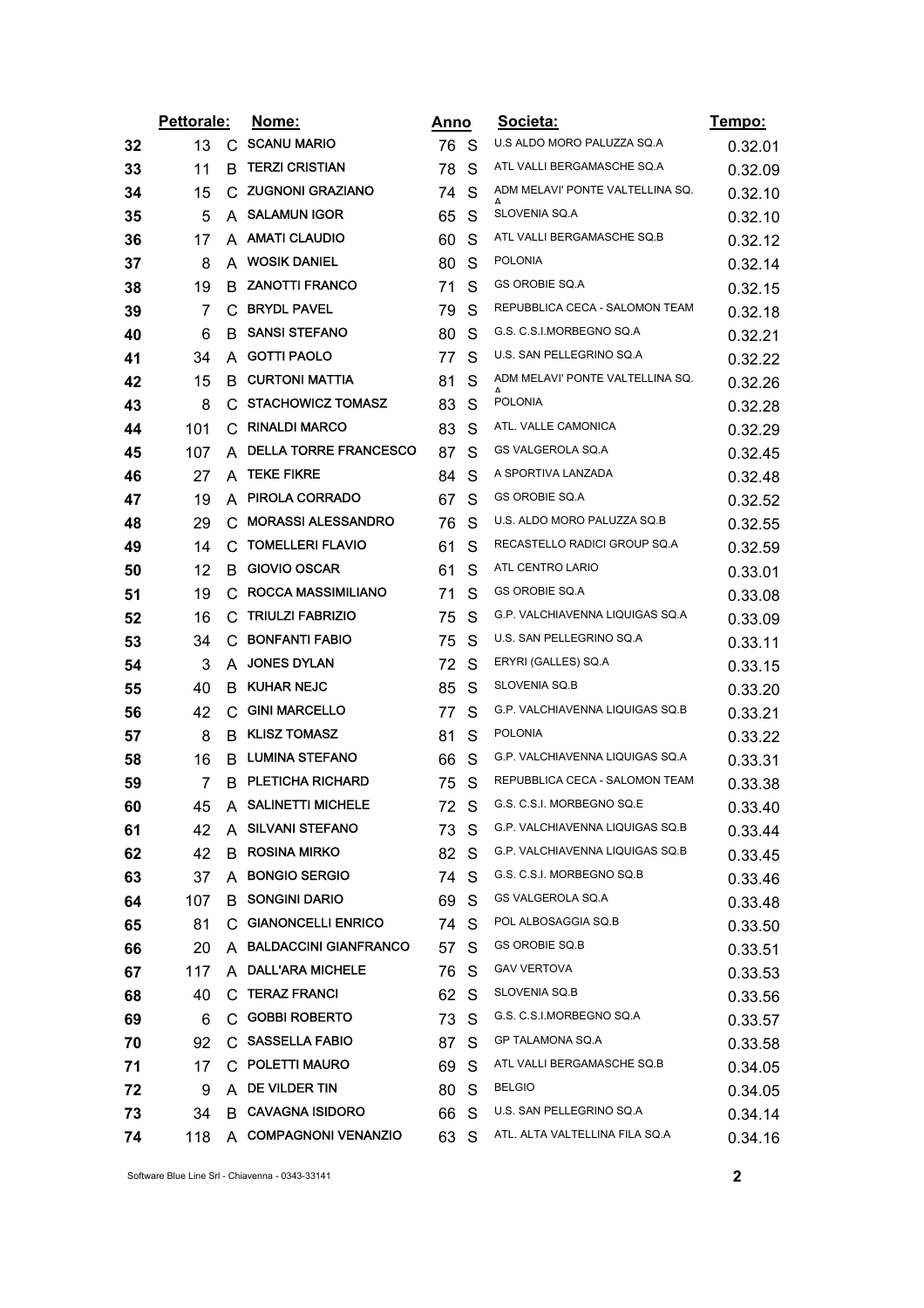|     | Pettorale:<br>Nome: |    |                             | Anno |              | Societa:                                                 | Tempo:  |
|-----|---------------------|----|-----------------------------|------|--------------|----------------------------------------------------------|---------|
| 75  | 37                  | B  | <b>MAZZONI AURELIO</b>      | 54 S |              | G.S. C.S.I. MORBEGNO SQ.B                                | 0.34.19 |
| 76  | 10                  | B  | <b>VAN DOORNE BART</b>      | 78   | S            | BELGIO - SQUADRA MILITARE                                | 0.34.20 |
| 77  | 37                  | С  | <b>TARABINI MATTEO</b>      | 78   | S            | G.S. C.S.I. MORBEGNO SQ.B                                | 0.34.20 |
| 78  | 103                 | A  | <b>VITTORI LORENZO</b>      | 85   | S            | A.S. PREMANA SQ.B                                        | 0.34.22 |
| 79  | 64                  | B  | <b>BONZI FAUSTO</b>         | 61   | S            | U.S. SAN PELLEGRINO SQ.B                                 | 0.34.22 |
| 80  | 89                  |    | C ORTELLI EGIDIO            | 63   | S            | POL ALBOSAGGIA SQ.C                                      | 0.34.25 |
| 81  | 102                 | A  | <b>GIANOLA GIOVANNI</b>     | 76   | S            | A.S. PREMANA SQ.A                                        | 0.34.25 |
| 82  | 82                  | A  | <b>GERNA IVAN</b>           | 71   | S            | G.P. SANTI NUOVA OLONIO SQ.A                             | 0.34.31 |
| 83  | 33                  | A  | <b>TESTA ATTILIO</b>        | 74   | S            | RECASTELLO RADICI SQ.B                                   | 0.34.33 |
| 84  | 30                  | A  | <b>MOROCUTTI GIONNI</b>     | 73   | S            | U.S. ALDO MORO PALUZZA SQ.C                              | 0.34.37 |
| 85  | 35                  | A  | <b>CASTELNUOVO MARCO</b>    | 77   | S            | G.S.A. CORNO MARCO ITALIA                                | 0.34.45 |
| 86  | 33                  |    | C GERVASINI ROSSANO         | 68   | S            | RECASTELLO RADICI SQ.B                                   | 0.34.52 |
| 87  | 9                   | C  | <b>DECONINCK FREDERIQUE</b> | 77   | S            | <b>BELGIO</b>                                            | 0.34.58 |
| 88  | 25                  |    | C TAGLIAFERRI GILBERTO      | 61   | S            | POLISPORTIVA PAGNONA SQ.A                                | 0.34.59 |
| 89  | 84                  | A  | PEDRONCELLI ERMANNO         | 69   | S            | G.P. SANTI NUOVA OLONIO SQ.C                             | 0.35.00 |
| 90  | 120                 |    | A COMPAGNONI ISEO           | 71   | S            | MARATHON CLUB ALTA QUOTA LIVIG<br>$\mathsf{N}\mathsf{C}$ | 0.35.00 |
| 91  | 82                  | B  | <b>BARONA ALBERTO</b>       | 76   | S            | G.P. SANTI NUOVA OLONIO SQ.A                             | 0.35.02 |
| 92  | 9                   | B  | <b>HAMELINCK WOUTER</b>     | 79   | S            | <b>BELGIO</b>                                            | 0.35.05 |
| 93  | 45                  | B. | <b>GILARDI ALESSANDRO</b>   | 72   | S            | G.S. C.S.I. MORBEGNO SQ.E                                | 0.35.05 |
| 94  | 89                  | B  | NOBILI MAURIZIO             | 73   | S            | POL ALBOSAGGIA SQ.C                                      | 0.35.08 |
| 95  | 82                  | С  | <b>PENONE MICHELE</b>       | 76   | S            | G.P. SANTI NUOVA OLONIO SQ.A                             | 0.35.09 |
| 96  | 33                  | B  | <b>BIGONI MICHELE</b>       | 64   | S            | RECASTELLO RADICI SQ.B                                   | 0.35.09 |
| 97  | 92                  | B. | ROVEDATTI GUIDO             | 80   | S            | GP TALAMONA SQ.A                                         | 0.35.11 |
| 98  | 10                  | A  | <b>DURANR PATRICK</b>       | 69   | S            | BELGIO - SQUADRA MILITARE                                | 0.35.15 |
| 99  | 64                  | A  | <b>SALVI TIBERIO</b>        | 63   | S            | U.S. SAN PELLEGRINO SQ.B                                 | 0.35.16 |
| 100 | 108                 | A  | <b>GROSSI VALENTINO</b>     | 62   | S            | GS VALGEROLA SQ.B                                        | 0.35.19 |
| 101 | 43                  | A  | <b>RUFFONI GIANPAOLO</b>    | 79   | S            | G.S. C.S.I. MORBEGNO SQ.C                                | 0.35.23 |
| 102 | 35                  | C  | <b>POLLINI ANGELO</b>       | 72 S |              | G.S.A. CORNO MARCO ITALIA                                | 0.35.24 |
| 103 | 117                 | B  | <b>RINALDI PAOLO</b>        | 74   | S            | <b>GAV VERTOVA</b>                                       | 0.35.26 |
| 104 | 107                 |    | C PIOMBARDI MICHELE         | 67   | S            | GS VALGEROLA SQ.A                                        | 0.35.29 |
| 105 | 117                 |    | C GELMINI MASSIMILIANO      | 71   | S            | <b>GAV VERTOVA</b>                                       | 0.35.29 |
| 106 | 23                  |    | C COMPAGNONI ANDREA         | 78   | S            | U.S. BORMIESE ATLETICA SQ.A                              | 0.35.30 |
| 107 | 81                  |    | A GRASSI GILDO              | 70 S |              | POL ALBOSAGGIA SQ.B                                      | 0.35.30 |
| 108 | 108                 |    | C GAGGI DONATO              | 62 S |              | GS VALGEROLA SQ.B                                        | 0.35.32 |
| 109 | 89                  | A  | <b>MARCONI ANDREA</b>       | 63 S |              | POL ALBOSAGGIA SQ.C                                      | 0.35.33 |
| 110 | 16                  |    | A TIRINZONI DARIO           | 87   | <sub>S</sub> | G.P. VALCHIAVENNA LIQUIGAS SQ.A                          | 0.35.35 |
| 111 | 18                  |    | A ZANCHI MARCO              | 76 S |              | ATL VALLI BERGAMASCHE SQ.C                               | 0.35.37 |
| 112 | 20                  |    | C FOPPOLO GIANPIETRO        | 71   | S            | <b>GS OROBIE SQ.B</b>                                    | 0.35.49 |
| 113 | 92                  |    | A TORRI MAURIZIO            | 76   | <sub>S</sub> | GP TALAMONA SQ.A                                         | 0.35.49 |
| 114 | 63                  | В  | <b>MOGHINI FABRIZIO</b>     | 53 S |              | U.S.C. CAPRIASCHESE SQ.B                                 | 0.35.58 |
| 115 | 118                 |    | C COMPAGNONI LUCIANO        | 62 S |              | ATL. ALTA VALTELLINA FILA SQ.A                           | 0.36.09 |
| 116 | 20                  |    | <b>B</b> ROVELLI EZIO       | 64 S |              | GS OROBIE SQ.B                                           | 0.36.10 |
| 117 | 41                  |    | C BELOTTI LUCIANO           | 68 S |              | POL ALBOSAGGIA SQ.A                                      | 0.36.14 |
|     |                     |    |                             |      |              |                                                          |         |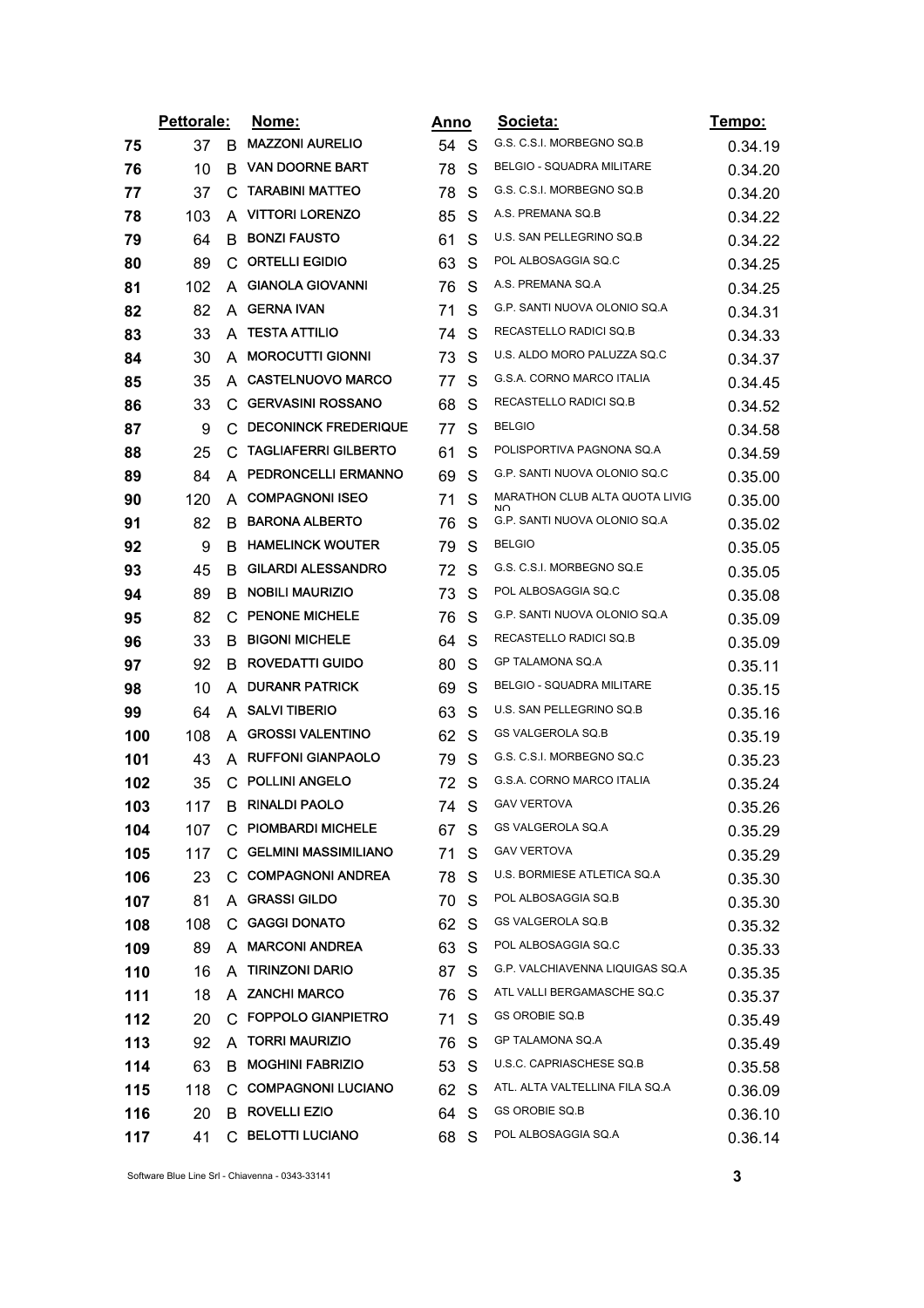|     | Pettorale: |    | <u>Nome:</u>               | <u>Anno</u> |              | Societa:                              | <u>Tempo:</u> |
|-----|------------|----|----------------------------|-------------|--------------|---------------------------------------|---------------|
| 118 | 35         | B. | <b>COPES FABIO</b>         | 71          | S            | G.S.A. CORNO MARCO ITALIA             | 0.36.20       |
| 119 | 44         | B  | <b>SPINI GUIDO</b>         | 75          | S            | G.S. C.S.I. MORBEGNO SQ.D             | 0.36.21       |
| 120 | 69         | A  | <b>LEVI CARLO</b>          | 69          | S            | G.P. VALCHIAVENNA LIQUIGAS SQ.E       | 0.36.24       |
| 121 | 44         | A  | <b>BERTOLINI GIACOMO</b>   | 76          | S            | G.S. C.S.I. MORBEGNO SQ.D             | 0.36.29       |
| 122 | 45         | C  | <b>BUZZETTI GIUSEPPE</b>   | 71          | S            | G.S. C.S.I. MORBEGNO SQ.E             | 0.36.32       |
| 123 | 84         | B  | <b>DELLA MORETTA IVAN</b>  | 78          | S            | G.P. SANTI NUOVA OLONIO SQ.C          | 0.36.33       |
| 124 | 25         | B  | <b>RIVA PIETRO</b>         | 64          | S            | POLISPORTIVA PAGNONA SQ.A             | 0.36.34       |
| 125 | 23         | B  | <b>MAIOLANI FERMO</b>      | 66          | S            | U.S. BORMIESE ATLETICA SQ.A           | 0.36.34       |
| 126 | 46         | A  | <b>PENSA GUIDO</b>         | 56          | S            | G.S. C.S.I. MORBEGNO SQ.F             | 0.36.38       |
| 127 | 104        | C. | <b>GIANOLA MATTEO</b>      | 86          | S            | A.S. PREMANA SQ.C                     | 0.36.40       |
| 128 | 30         | С  | <b>MANSUTTI GIORGIO</b>    | 68          | S            | U.S. ALDO MORO PALUZZA SQ.C           | 0.36.40       |
| 129 | 87         |    | A LIGARI ARMANDO           | 59          | S            | G.P. SANTI NUOVA OLONIO SQ.F          | 0.36.46       |
| 130 | 31         | B  | <b>LIZZOLI GIACOMINO</b>   | 67          | S            | C.A. LIZZOLI                          | 0.36.47       |
| 131 | 25         | A  | <b>GANDIN MAURIZIO</b>     | 61          | S            | POLISPORTIVA PAGNONA SQ.A             | 0.36.47       |
| 132 | 69         | B  | <b>LISIGNOLI FRANCO</b>    | 67          | S            | G.P. VALCHIAVENNA LIQUIGAS SQ.E       | 0.36.49       |
| 133 | 36         | A  | <b>STAMPANONI LEONIDA</b>  | 74          | S            | U.S.C. CAPRIASCHESE SQ.A              | 0.36.52       |
| 134 | 73         | C  | <b>MUTTONI GIANNI</b>      | 61          | S            | POLISPORTIVA PAGNONA SQ.B             | 0.36.53       |
| 135 | 54         | A  | <b>MANENTI MAURO</b>       | 72          | S            | G.S. C.S.I. MORBEGNO SQ.N             | 0.36.54       |
| 136 | 47         |    | A ANGELINI SERGIO          | 68          | S            | G.S. C.S.I. MORBEGNO SQ.G             | 0.36.56       |
| 137 | 44         | C  | <b>GUSMEROLI EGIDIO</b>    | 74          | S            | G.S. C.S.I. MORBEGNO SQ.D             | 0.36.57       |
| 138 | 64         | С  | <b>FREDDI MARCO</b>        | 59          | S            | U.S. SAN PELLEGRINO SQ.B              | 0.36.58       |
| 139 | 23         | A  | <b>ROCCA RINO</b>          | 59          | S            | U.S. BORMIESE ATLETICA SQ.A           | 0.36.58       |
| 140 | 90         | A  | <b>MORIONDO PAOLO</b>      | 45          | S            | POL ALBOSAGGIA SQ.D                   | 0.37.00       |
| 141 | 68         | В  | <b>CALIGARI STEFANO</b>    | 59          | S            | G.P. VALCHIAVENNA LIQUIGAS SQ.D       | 0.37.03       |
| 142 | 109        |    | C ZUGNONI DIEGO            | 63          | S            | GS VALGEROLA SQ.C                     | 0.37.03       |
| 143 | 109        | B. | PONTIGGIA GIANBATTISTA     | 65          | S            | GS VALGEROLA SQ.C                     | 0.37.04       |
| 144 | 81         | B  | <b>MARINI ALESSANDRO</b>   | 75          | S            | POL ALBOSAGGIA SQ.B                   | 0.37.04       |
| 145 | 103        | B  | <b>GIANOLA FAUSTO</b>      | 65          | S            | A.S. PREMANA SQ.B                     | 0.37.06       |
| 146 | 120        | B  | <b>BORMOLINI NANDO</b>     | 71          | S            | MARATHON CLUB ALTA QUOTA LIVIG<br>חוח | 0.37.11       |
| 147 | 43         |    | <b>B CURTONI MAURO</b>     | 78.         | S            | G.S. C.S.I. MORBEGNO SQ.C             | 0.37.13       |
| 148 | 80         |    | C TONIATTI RAFFAELE        | 65          | <sub>S</sub> | U.S. BORMIESE ATLETICA SQ.E           | 0.37.13       |
| 149 | 120        |    | C BORMOLINI LEO            | 65          | -S           | MARATHON CLUB ALTA QUOTA LIVIG        | 0.37.14       |
| 150 | 118        |    | <b>B</b> COMPAGNONI FLAVIO | 58          | S            | ATL. ALTA VALTELLINA FILA SQ.A        | 0.37.15       |
| 151 | 12         |    | C GORZA VALERIO            | 73          | S            | ATL CENTRO LARIO                      | 0.37.17       |
| 152 | 93         |    | A SCIANI REMO              | 80          | S            | GP TALAMONA SQ.B                      | 0.37.21       |
| 153 | 67         |    | C CIABARRI STEFANO         | 87          | S.           | G.P. VALCHIAVENNA LIQUIGAS SQ.C       | 0.37.25       |
| 154 | 41         |    | A LIBERA PIETRO            | 64 S        |              | POL ALBOSAGGIA SQ.A                   | 0.37.26       |
| 155 | 110        |    | <b>B</b> DEI CAS ENRICO    | 70          | S.           | GS VALGEROLA SQ.D                     | 0.37.28       |
| 156 | 31         |    | A BERTOLDINI TADDEO        | 81          | S            | C.A. LIZZOLI                          | 0.37.29       |
| 157 | 102        |    | <b>B</b> GIANOLA DOMENICO  | 76          | <sub>S</sub> | A.S. PREMANA SQ.A                     | 0.37.32       |
| 158 | 66         |    | A CAVAGNA STEFANO          | 62 S        |              | RECASTELLO RADICI GROUP SQ.C          | 0.37.41       |
| 159 | 93         |    | <b>B</b> GUSMEROLI PAOLO   | 75 S        |              | GP TALAMONA SQ.B                      | 0.37.41       |
| 160 | 110        |    | A DE MEO SERGIO            | 62 S        |              | GS VALGEROLA SQ.D                     | 0.37.44       |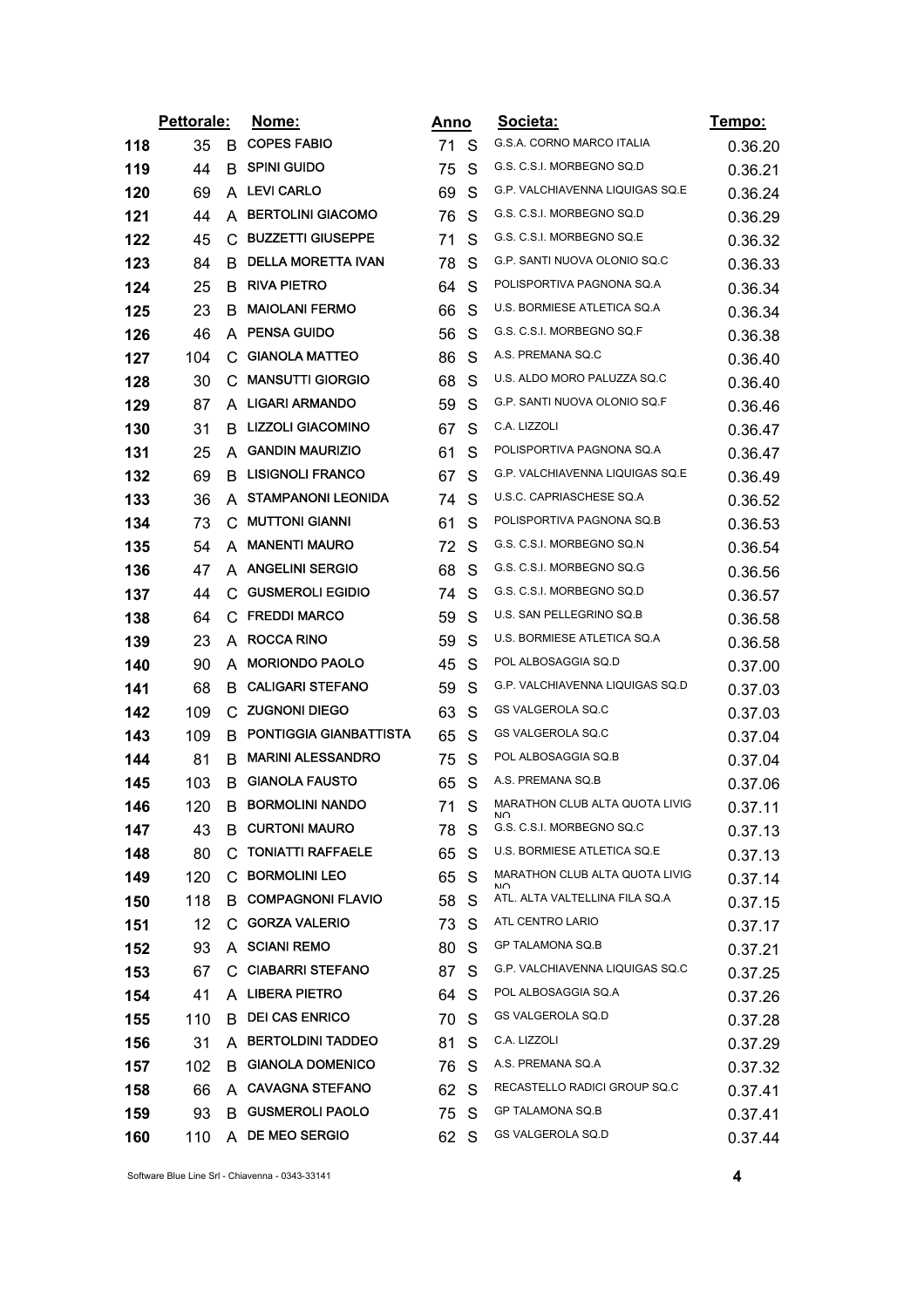|     | Pettorale: |    | <u>Nome:</u>                  | <u>Anno</u> |   | Societa:                       | Tempo:  |
|-----|------------|----|-------------------------------|-------------|---|--------------------------------|---------|
| 161 | 47         | B  | <b>FUMELLI ROBERTO</b>        | 74 S        |   | G.S. C.S.I. MORBEGNO SQ.G      | 0.37.46 |
| 162 | 97         | A  | <b>GUSMEROLI ALESSANDRO</b>   | 79          | S | GP TALAMONA SQ.F               | 0.37.48 |
| 163 | 43         | С  | <b>SENIS LUCIO</b>            | 72          | S | G.S. C.S.I. MORBEGNO SQ.C      | 0.37.50 |
| 164 | 48         | A  | <b>FONDRINI FABIO</b>         | 84          | S | G.S. C.S.I. MORBEGNO SQ.H      | 0.37.50 |
| 165 | 76         | C  | <b>RIVA ROBERTO</b>           | 72          | S | POLISPORTIVA PAGNONA SQ.E      | 0.37.51 |
| 166 | 46         | B. | <b>BARLASCINI MARIO</b>       | 59          | S | G.S. C.S.I. MORBEGNO SQ.F      | 0.37.55 |
| 167 | 80         | A  | <b>CONFORTOLA SIMONE</b>      | 81          | S | U.S. BORMIESE ATLETICA SQ.E    | 0.37.56 |
| 168 | 31         |    | C LIZZOLI EFREM               | 80          | S | C.A. LIZZOLI                   | 0.37.57 |
| 169 | 73         | A  | <b>COLOMBO ALBERTO</b>        | 67          | S | POLISPORTIVA PAGNONA SQ.B      | 0.37.59 |
| 170 | 119        | A  | <b>COMPAGNONI OTTAVIO</b>     | 65          | S | ATL. ALTA VALTELLINA FILA SQ.B | 0.38.09 |
| 171 | 119        | B  | <b>GIANOLI THOMAS</b>         | 80          | S | ATL. ALTA VALTELLINA FILA SQ.B | 0.38.13 |
| 172 | 63         | C  | <b>MARCALLI GIANENRICO</b>    | 51          | S | U.S.C. CAPRIASCHESE SQ.B       | 0.38.15 |
| 173 | 71         | A  | <b>TOMASI PAOLO</b>           | 60          | S | U.S. MALONNO SQ.B              | 0.38.17 |
| 174 | 109        | A  | <b>FIORELLI LINO</b>          | 72          | S | GS VALGEROLA SQ.C              | 0.38.19 |
| 175 | 108        | B  | <b>TARABINI SALVATORE</b>     | 52          | S | GS VALGEROLA SQ.B              | 0.38.20 |
| 176 | 96         | С  | <b>NOBILI CHRISTIAN</b>       | 75          | S | GP TALAMONA SQ.E               | 0.38.22 |
| 177 | 96         | A  | <b>RIVA ENEA</b>              | 69          | S | GP TALAMONA SQ.E               | 0.38.22 |
| 178 | 106        | A  | <b>GIANOLA DANIELE</b>        | 73          | S | A.S. PREMANA SQ.E              | 0.38.26 |
| 179 | 46         | C. | <b>FRANSCI GIANNI</b>         | 59          | S | G.S. C.S.I. MORBEGNO SQ.F      | 0.38.26 |
| 180 | 73         | В  | <b>FAZZINI NILO</b>           | 61          | S | POLISPORTIVA PAGNONA SQ.B      | 0.38.27 |
| 181 | 83         | A  | <b>BIONDI DARIO</b>           | 80          | S | G.P. SANTI NUOVA OLONIO SQ.B   | 0.38.28 |
| 182 | 21         | A  | <b>INVERNIZZI GIANCARLO</b>   | 59          | S | GS OROBIE SQ.C                 | 0.38.30 |
| 183 | 21         | B. | <b>TRAINI CLAUDIO</b>         | 77          | S | GS OROBIE SQ.C                 | 0.38.33 |
| 184 | 90         | C  | <b>BENETTI STEFANO</b>        | 80          | S | POL ALBOSAGGIA SQ.D            | 0.38.34 |
| 185 | 78         | В  | <b>CAPITANI DAVIDE</b>        | 71          | S | U.S. BORMIESE ATLETICA SQ.C    | 0.38.35 |
| 186 | 27         | B  | <b>PICCENI FABRIZIO</b>       | 81          | S | A SPORTIVA LANZADA             | 0.38.36 |
| 187 | 72         | C  | <b>PAINI GIOVANNI</b>         | 78          | S | U.S. MALONNO SQ.C              | 0.38.37 |
| 188 | 26         |    | A TABONI ANGELO               | 57          | S | U.S. MALONNO SQ.A              | 0.38.38 |
| 189 | 41         | B  | PEDRAZZOLI PAOLO              | 66          | S | POL ALBOSAGGIA SQ.A            | 0.38.40 |
| 190 | 36         |    | <b>B STAMPANONI ELIA</b>      | 77          | S | U.S.C. CAPRIASCHESE SQ.A       | 0.38.40 |
| 191 | 119        | C. | <b>COMPAGNONI MICHELE</b>     | 70          | S | ATL. ALTA VALTELLINA FILA SQ.B | 0.38.42 |
| 192 | 57         |    | A BERTOLA MAURO               | 58          | S | G.S. C.S.I. MORBEGNO SQ.R      | 0.38.43 |
| 193 | 111        | A  | <b>MOLARO MAURO</b>           | 69          | S | <b>GS VALGEROLA SQ.E</b>       | 0.38.44 |
| 194 | 21         |    | C ROVELLI GIORGIO             | 68          | S | GS OROBIE SQ.C                 | 0.38.44 |
| 195 | 48         |    | C FIORESE ARMANDO             | 59          | S | G.S. C.S.I. MORBEGNO SQ.H      | 0.38.48 |
| 196 | 96         |    | <b>B FOLINI ELIO</b>          | 55          | S | GP TALAMONA SQ.E               | 0.38.49 |
| 197 | 76         |    | A TAGLIAFERRI LUCA            | 80          | S | POLISPORTIVA PAGNONA SQ.E      | 0.38.50 |
| 198 | 110        |    | C FRATE FABRIZIO              | 67          | S | GS VALGEROLA SQ.D              | 0.38.53 |
| 199 | 53         | C. | <b>FOGNINI MARZIO</b>         | 71          | S | G.S. C.S.I. MORBEGNO SQ.M      | 0.38.53 |
| 200 | 87         |    | <b>B TANGHERLONI GIUSEPPE</b> | 53          | S | G.P. SANTI NUOVA OLONIO SQ.F   | 0.38.57 |
| 201 | 50         |    | A RUFFONI AMOS                | 76          | S | G.S. C.S.I. MORBEGNO SQ.J      | 0.38.58 |
| 202 | 93         |    | C BARRI CORRADO               | 85 S        |   | GP TALAMONA SQ.B               | 0.39.01 |
| 203 | 85         |    | C RIU LUCA                    | 73          | S | G.P. SANTI NUOVA OLONIO SQ.D   | 0.39.01 |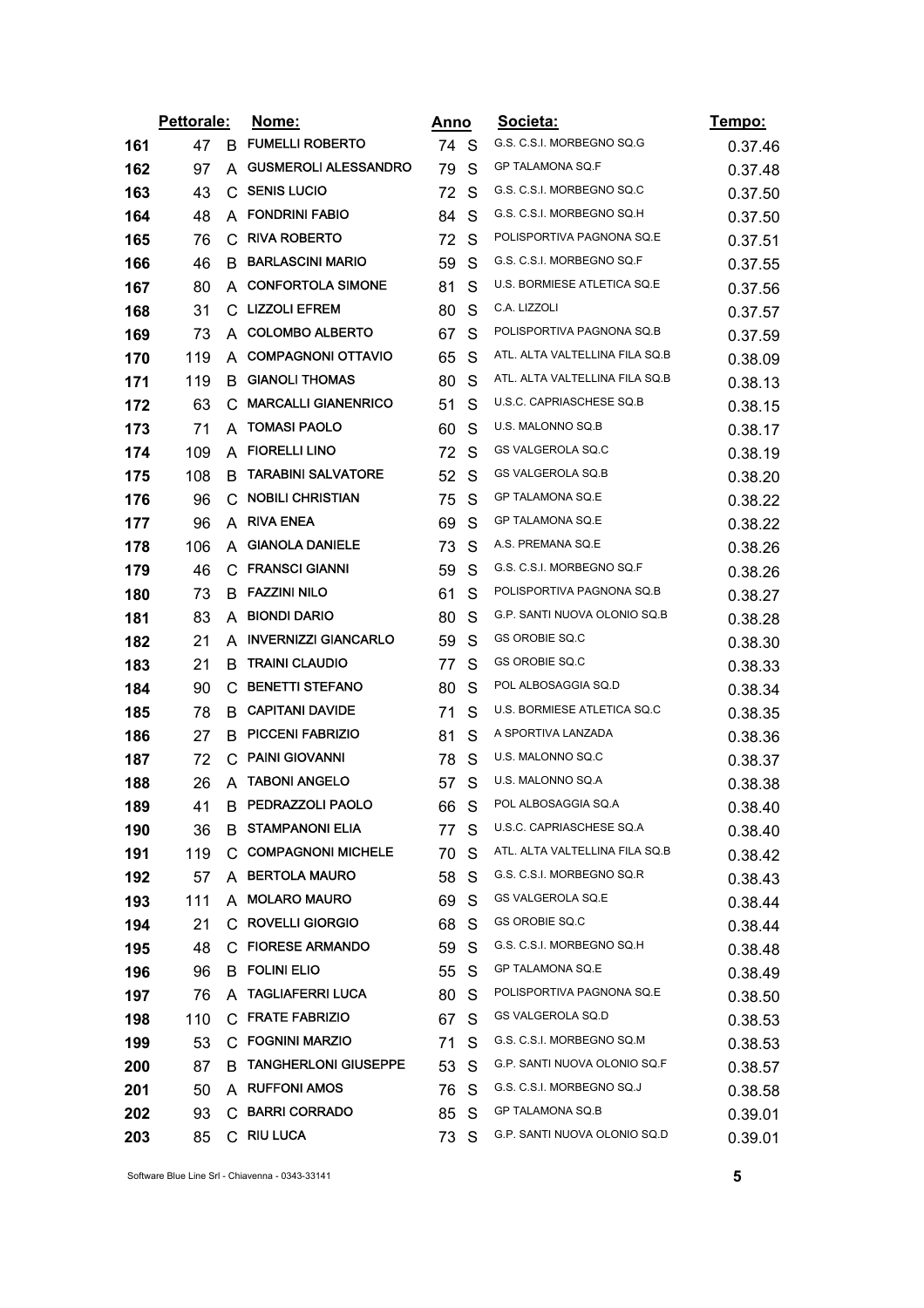|     | Pettorale: |    | <u>Nome:</u>                |      | Anno         | Societa:                        | Tempo:  |
|-----|------------|----|-----------------------------|------|--------------|---------------------------------|---------|
| 204 | 47         | C. | <b>PASSERINI MARCO</b>      | 63 S |              | G.S. C.S.I. MORBEGNO SQ.G       | 0.39.03 |
| 205 | 75         | B. | <b>BRAMBILLA GIACOMO</b>    | 59   | S            | POLISPORTIVA PAGNONA SQ.D       | 0.39.03 |
| 206 | 102        | C  | <b>FAZZINI MAURO</b>        | 78   | S            | A.S. PREMANA SQ.A               | 0.39.03 |
| 207 | 49         | A  | <b>RADAELLI LUCA</b>        | 85   | S            | G.S. C.S.I. MORBEGNO SQ.I       | 0.39.04 |
| 208 | 111        | C. | <b>CAPITANI LUCIANO</b>     | 49   | S            | GS VALGEROLA SQ.E               | 0.39.04 |
| 209 | 67         | A  | <b>TONUCCI MARCO</b>        | 79   | S            | G.P. VALCHIAVENNA LIQUIGAS SQ.C | 0.39.09 |
| 210 | 74         | B  | <b>MAINETTI MARCO</b>       | 87   | S            | POLISPORTIVA PAGNONA SQ.C       | 0.39.11 |
| 211 | 95         |    | C FOLLA LUCA                | 82   | S            | GP TALAMONA SQ.D                | 0.39.11 |
| 212 | 79         | A  | <b>VIVIANI DAMIANO</b>      | 70   | S            | U.S. BORMIESE ATLETICA SQ.D     | 0.39.12 |
| 213 | 68         | A  | <b>GERONIMI ARMANDO</b>     | 62   | S            | G.P. VALCHIAVENNA LIQUIGAS SQ.D | 0.39.14 |
| 214 | 103        | C  | <b>POMONI ADRIANO</b>       | 63   | S            | A.S. PREMANA SQ.B               | 0.39.15 |
| 215 | 66         |    | <b>B</b> LOVERINI GIOVANNI  | 56   | S            | RECASTELLO RADICI GROUP SQ.C    | 0.39.16 |
| 216 | 38         |    | A WILLIAMS DAFYDD           | 67   | S            | ERYRI (GALLES) SQ.B             | 0.39.20 |
| 217 | 3          | B. | <b>DEWI WILLIAMS</b>        | 75   | S            | ERYRI (GALLES) SQ.A             | 0.39.25 |
| 218 | 65         | A  | <b>MIDALI FAUSTO</b>        | 53   | S            | U.S. SAN PELLEGRINO SQ.C        | 0.39.32 |
| 219 | 88         | A  | <b>MORE' LUIGI</b>          | 70   | S            | G.P. SANTI NUOVA OLONIO SQ.G    | 0.39.35 |
| 220 | 50         | С  | <b>ROTA GIUSEPPE</b>        | 66   | S            | G.S. C.S.I. MORBEGNO SQ.J       | 0.39.36 |
| 221 | 69         | С  | <b>TRIULZI MARCO</b>        | 66   | S            | G.P. VALCHIAVENNA LIQUIGAS SQ.E | 0.39.37 |
| 222 | 111        | B. | <b>SENESTRARI GIANCARLO</b> | 58   | S            | <b>GS VALGEROLA SQ.E</b>        | 0.39.38 |
| 223 | 24         | A  | <b>CURTONI GIANNI</b>       | 68   | S            | ATL VALLI DEL BITTO             | 0.39.40 |
| 224 | 67         | B. | <b>DEL GROSSO ANDREA</b>    | 77   | S            | G.P. VALCHIAVENNA LIQUIGAS SQ.C | 0.39.42 |
| 225 | 51         | B  | <b>CIAPPONI DANIELE</b>     | 58   | S            | G.S. C.S.I. MORBEGNO SQ.K       | 0.39.43 |
| 226 | 79         |    | <b>B OSMETTI MARIO</b>      | 65   | S            | U.S. BORMIESE ATLETICA SQ.D     | 0.39.44 |
| 227 | 87         | C  | <b>BONESI FAUSTO</b>        | 56   | S            | G.P. SANTI NUOVA OLONIO SQ.F    | 0.39.47 |
| 228 | 99         | A  | <b>INNOCENTI VALTER</b>     | 73   | S            | GP TALAMONA SQ.H                | 0.39.48 |
| 229 | 62         | C  | <b>RUFFONI GIOVANNI</b>     | 68   | S            | G.S. C.S.I. MORBEGNO SQ.Z       | 0.39.51 |
| 230 | 10         | C  | <b>IGO ROGER</b>            | 53   | S            | BELGIO - SQUADRA MILITARE       | 0.39.53 |
| 231 | 72         | В  | <b>SALVADORI MAURO</b>      | 63   | S            | U.S. MALONNO SQ.C               | 0.39.53 |
| 232 | 90         | B  | <b>MUFFATTI FEDERICO</b>    | 75   | S            | POL ALBOSAGGIA SQ.D             | 0.39.54 |
| 233 | 76         | в  | <b>TAGLIAFERRI MARINO</b>   | 56   | S            | POLISPORTIVA PAGNONA SQ.E       | 0.39.59 |
| 234 | 48         | в  | <b>SPINI STEFANO</b>        | 84 S |              | G.S. C.S.I. MORBEGNO SQ.H       | 0.39.59 |
| 235 | 59         |    | A CERRI GIUSEPPE            | 63   | <sub>S</sub> | G.S. C.S.I. MORBEGNO SQ.T       | 0.39.59 |
| 236 | 36         |    | C STAMPANONI ALESSANDRO     | 80   | S            | U.S.C. CAPRIASCHESE SQ.A        | 0.40.02 |
| 237 | 55         |    | <b>B FABANI EMANUELE</b>    | 66   | S.           | G.S. C.S.I. MORBEGNO SQ.P       | 0.40.05 |
| 238 | 77         | C. | <b>BRACCHI MASSIMO</b>      | 65   | <sub>S</sub> | U.S. BORMIESE ATLETICA SQ.B     | 0.40.07 |
| 239 | 30         |    | <b>B</b> DI CENTA ANDREA    | 60   | <sub>S</sub> | U.S. ALDO MORO PALUZZA SQ.C     | 0.40.07 |
| 240 | 32         | C  | <b>MARTINOLI MARCO</b>      | 68 S |              | 2002 MARATHON CLUB              | 0.40.08 |
| 241 | 74         |    | A BERTARINI EMANUELE        | 86   | S.           | POLISPORTIVA PAGNONA SQ.C       | 0.40.08 |
| 242 | 65         | B. | <b>BRUMANA GIORDANO</b>     | 68   | S            | U.S. SAN PELLEGRINO SQ.C        | 0.40.12 |
| 243 | 66         |    | C BASSANELLI RUGGERO        | 50   | S            | RECASTELLO RADICI GROUP SQ.C    | 0.40.12 |
| 244 | 83         |    | <b>B PARAGONI IVANO</b>     | 70   | S            | G.P. SANTI NUOVA OLONIO SQ.B    | 0.40.13 |
| 245 | 62         |    | A LEONI CARLO               | 59 S |              | G.S. C.S.I. MORBEGNO SQ.Z       | 0.40.17 |
| 246 | 84         |    | C SONGINI RAFFAELE          | 79 S |              | G.P. SANTI NUOVA OLONIO SQ.C    | 0.40.17 |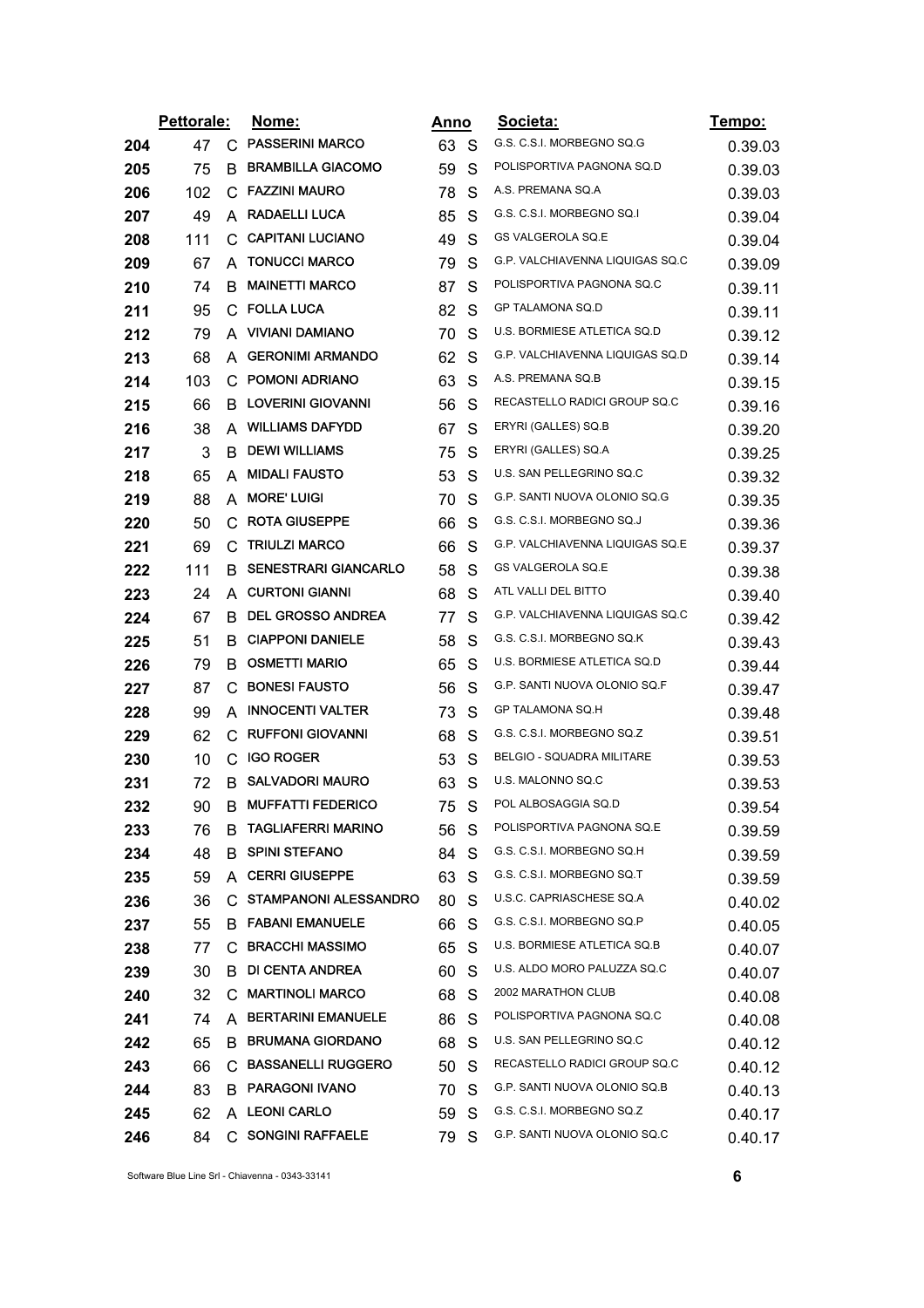|     | Pettorale: |    | <u>Nome:</u>               | Anno |   | Societa:                        | <u>Tempo:</u> |
|-----|------------|----|----------------------------|------|---|---------------------------------|---------------|
| 247 | 94         | B  | <b>MILIVINTI GIUSEPPE</b>  | 62   | S | GP TALAMONA SQ.C                | 0.40.21       |
| 248 | 77         | B  | <b>RAINOLTER MARIO</b>     | 66   | S | U.S. BORMIESE ATLETICA SQ.B     | 0.40.21       |
| 249 | 78         | A  | <b>ZANOLI SIMONE</b>       | 84   | S | U.S. BORMIESE ATLETICA SQ.C     | 0.40.23       |
| 250 | 74         | С  | <b>TAGLIAFERRI DANIELE</b> | 84   | S | POLISPORTIVA PAGNONA SQ.C       | 0.40.25       |
| 251 | 94         |    | A CERRI GINESIO            | 60   | S | GP TALAMONA SQ.C                | 0.40.28       |
| 252 | 51         | A  | <b>FUMAGALLI FULVIO</b>    | 53   | S | G.S. C.S.I. MORBEGNO SQ.K       | 0.40.32       |
| 253 | 32         | B  | <b>RIGAMONTI MICHELE</b>   | 72   | S | 2002 MARATHON CLUB              | 0.40.36       |
| 254 | 113        | A  | <b>RUFFONI LUCA</b>        | 86   | S | GS VALGEROLA SQ.G               | 0.40.36       |
| 255 | 72         | A  | <b>BONOMELLI BARNABA</b>   | 69   | S | U.S. MALONNO SQ.C               | 0.40.38       |
| 256 | 38         | В  | <b>PERCY HUW</b>           | 70   | S | ERYRI (GALLES) SQ.B             | 0.40.40       |
| 257 | 52         | A  | <b>CRESTA SOCCORSO</b>     | 56   | S | G.S. C.S.I. MORBEGNO SQ.L       | 0.40.43       |
| 258 | 86         | A  | <b>MAESTRELLI AVENZIO</b>  | 64   | S | G.P. SANTI NUOVA OLONIO SQ.E    | 0.40.45       |
| 259 | 27         | C  | <b>ROSSI DIEGO</b>         | 85   | S | A SPORTIVA LANZADA              | 0.40.48       |
| 260 | 105        | A  | <b>GIANOLA IVAN</b>        | 74   | S | A.S. PREMANA SQ.D               | 0.40.49       |
| 261 | 95         | A  | <b>BAROLI VITTORIO</b>     | 76   | S | GP TALAMONA SQ.D                | 0.40.51       |
| 262 | 99         |    | C RAVELLI NEVIO            | 80   | S | GP TALAMONA SQ.H                | 0.40.53       |
| 263 | 104        | A  | <b>GIANOLA STEFANO</b>     | 86   | S | A.S. PREMANA SQ.C               | 0.40.54       |
| 264 | 70         | B  | <b>GINI PLACIDO</b>        | 60   | S | G.P. VALCHIAVENNA LIQUIGAS SQ.F | 0.40.54       |
| 265 | 71         | С  | <b>MAFFEIS IVAN</b>        | 71   | S | U.S. MALONNO SQ.B               | 0.40.56       |
| 266 | 105        | B  | <b>BELLATI DARIO</b>       | 62   | S | A.S. PREMANA SQ.D               | 0.40.56       |
| 267 | 39         | A  | <b>WOOD ADRIAN</b>         | 60   | S | ERYRI (GALLES) SQ.C             | 0.40.56       |
| 268 | 79         | С  | <b>BELLOTTI CLAUDIO</b>    | 78   | S | U.S. BORMIESE ATLETICA SQ.C     | 0.41.00       |
| 269 | 95         |    | <b>B</b> SPINI DANIELE     | 82   | S | GP TALAMONA SQ.D                | 0.41.00       |
| 270 | 78         | С  | PEDRINI ANTONIO            | 77   | S | U.S. BORMIESE ATLETICA SQ.C     | 0.41.06       |
| 271 | 39         | B. | <b>BIERNARD STEVE</b>      | 58   | S | ERYRI (GALLES) SQ.C             | 0.41.06       |
| 272 | 85         | A  | <b>GIANBELLI GIANLUCA</b>  | 66   | S | G.P. SANTI NUOVA OLONIO SQ.D    | 0.41.10       |
| 273 | 100        | A  | <b>BIANCHINI MORENO</b>    | 62   | S | POL ALBOSAGGIA SQ.F             | 0.41.16       |
| 274 | 99         | B  | <b>TIRINZONI GABRIELE</b>  | 79   | S | <b>GP TALAMONA SQ.H</b>         | 0.41.21       |
| 275 | 32         | A  | <b>GAMBILLARA LUCA</b>     | 64   | S | 2002 MARATHON CLUB              | 0.41.21       |
| 276 | 106        | В  | <b>GIANOLA DIONIGI</b>     | 70.  | S | A.S. PREMANA SQ.E               | 0.41.24       |
| 277 | 57         | в  | <b>PORTA GIORGIO</b>       | 60   | S | G.S. C.S.I. MORBEGNO SQ.R       | 0.41.28       |
| 278 | 77         |    | A POZZI GIORGIO            | 63   | S | U.S. BORMIESE ATLETICA SQ.B     | 0.41.31       |
| 279 | 97         |    | C LANZINI MARCO            | 78.  | S | GP TALAMONA SQ.F                | 0.41.31       |
| 280 | 100        | В  | <b>BIANCHINI WILLY</b>     | 82   | S | POL ALBOSAGGIA SQ.F             | 0.41.31       |
| 281 | 38         | C. | <b>PRYDDERCH KEVIN</b>     | 66   | S | ERYRI (GALLES) SQ.B             | 0.41.33       |
| 282 | 68         |    | C PASINI SILVANO           | 56   | S | G.P. VALCHIAVENNA LIQUIGAS SQ.C | 0.41.38       |
| 283 | 49         | В  | <b>BONGIO LUCA</b>         | 85   | S | G.S. C.S.I. MORBEGNO SQ.I       | 0.41.40       |
| 284 | 94         |    | C CIAPONI COSTANTE         | 44   | S | GP TALAMONA SQ.C                | 0.41.41       |
| 285 | 3          | C. | <b>OWEN DYLAN</b>          | 66   | S | ERYRI (GALLES) SQ.A             | 0.41.52       |
| 286 | 51         |    | C BASSI MASSIMO            | 70   | S | G.S. C.S.I. MORBEGNO SQ.K       | 0.41.53       |
| 287 | 104        | В  | <b>POMONI DIEGO</b>        | 86   | S | A.S. PREMANA SQ.C               | 0.42.11       |
| 288 | 62         | B. | <b>NAVA MASSIMO</b>        | 68   | S | G.S. C.S.I. MORBEGNO SQ.Z       | 0.42.15       |
| 289 | 50         | B  | <b>MAZZONI MARCO</b>       | 76   | S | G.S. C.S.I. MORBEGNO SQ.J       | 0.42.15       |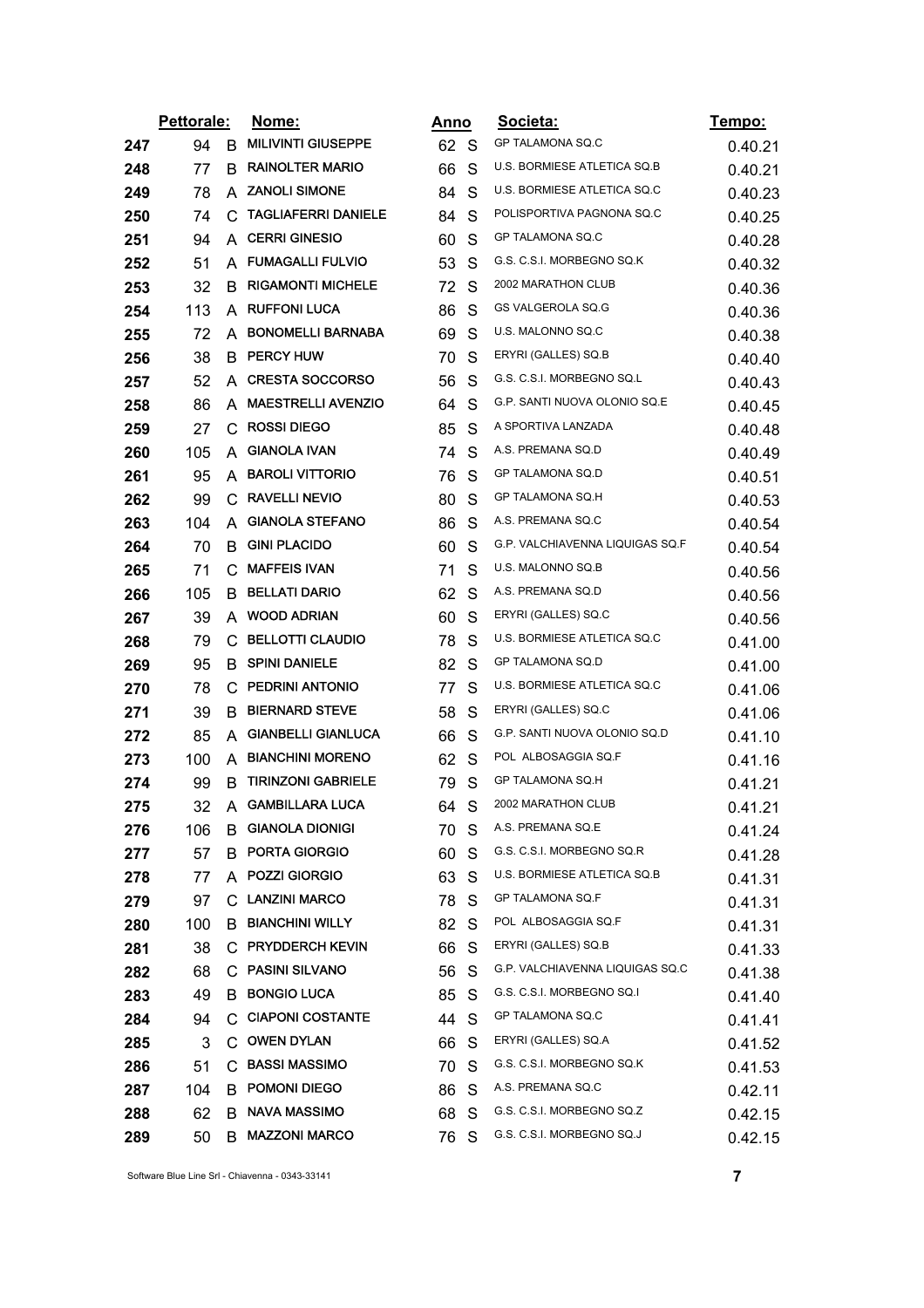|     | Pettorale: |              | Nome:                        |      | <u>Anno</u>  | Societa:                     | Tempo:  |
|-----|------------|--------------|------------------------------|------|--------------|------------------------------|---------|
| 290 | 53         | A            | <b>GUSMEROLI GIORDANO</b>    | 59 S |              | G.S. C.S.I. MORBEGNO SQ.M    | 0.42.19 |
| 291 | 106        | С            | <b>GIANOLA ALDO</b>          | 70   | S            | A.S. PREMANA SQ.E            | 0.42.30 |
| 292 | 114        | A            | <b>ORLANDO MATTEO</b>        | 61   | S            | GS VALGEROLA SQ.H            | 0.42.33 |
| 293 | 75         | A            | <b>DELL'ORO MASSIMILIANO</b> | 70   | S            | POLISPORTIVA PAGNONA SQ.D    | 0.42.36 |
| 294 | 26         | C            | <b>GUARINONI ALBERTO</b>     | 55   | S            | U.S. MALONNO SQ.A            | 0.42.39 |
| 295 | 100        | $\mathbf{C}$ | <b>BASSOLA GIORDANO</b>      | 76   | S            | POL ALBOSAGGIA SQ.F          | 0.42.50 |
| 296 | 56         | A            | <b>MONACO DONATO</b>         | 73   | S            | G.S. C.S.I. MORBEGNO SQ.Q    | 0.42.52 |
| 297 | 71         | в            | UNGARETTI ALESSANDRO         | 66   | S            | U.S. MALONNO SQ.B            | 0.42.54 |
| 298 | 88         | C            | <b>BONESI MARINO</b>         | 62   | S            | G.P. SANTI NUOVA OLONIO SQ.G | 0.42.55 |
| 299 | 65         | C.           | <b>TODESCHINI GIORGIO</b>    | 48   | S            | U.S. SAN PELLEGRINO SQ.C     | 0.43.04 |
| 300 | 52         | B            | <b>SCOTTI FRANCO</b>         | 53   | S            | G.S. C.S.I. MORBEGNO SQ.L    | 0.43.05 |
| 301 | 58         | в            | <b>CARGANICO ANTONIO</b>     | 58   | S            | G.S. C.S.I. MORBEGNO SQ.S    | 0.43.10 |
| 302 | 53         | B            | <b>TACCHINI VITALE</b>       | 58   | S            | G.S. C.S.I. MORBEGNO SQ.M    | 0.43.12 |
| 303 | 52         | $\mathbf{C}$ | <b>SCOTTI RICCARDO</b>       | 80   | S            | G.S. C.S.I. MORBEGNO SQ.L    | 0.43.15 |
| 304 | 56         | B            | <b>BROGLIO FABIO</b>         | 76   | S            | G.S. C.S.I. MORBEGNO SQ.Q    | 0.43.18 |
| 305 | 86         | B.           | <b>BARAGLIA VITTORIO</b>     | 52   | S            | G.P. SANTI NUOVA OLONIO SQ.E | 0.43.25 |
| 306 | 61         | A            | <b>BONGIO MASSIMO</b>        | 68   | S            | G.S. C.S.I. MORBEGNO SQ.V    | 0.43.34 |
| 307 | 97         | B            | <b>TIRINZONI FULVIO</b>      | 58   | S            | <b>GP TALAMONA SQ.F</b>      | 0.43.37 |
| 308 | 58         | A            | <b>GUSMEROLI GIULIANO</b>    | 58   | S            | G.S. C.S.I. MORBEGNO SQ.S    | 0.43.41 |
| 309 | 112        | в            | <b>RAGGIO UMBERTO</b>        | 44   | S            | GS VALGEROLA SQ.F            | 0.43.44 |
| 310 | 112        | A            | <b>RUFFONI ROCCO</b>         | 58   | S            | GS VALGEROLA SQ.F            | 0.43.44 |
| 311 | 115        | A            | <b>FAZZINI FABIO</b>         | 56   | S            | GS VALGEROLA SQ.I            | 0.43.46 |
| 312 | 113        | B            | <b>CASTELLANI ANGELO</b>     | 66   | S            | GS VALGEROLA SQ.G            | 0.44.11 |
| 313 | 55         | A            | <b>PASSERINI SALVATORE</b>   | 60   | S            | G.S. C.S.I. MORBEGNO SQ.P    | 0.44.12 |
| 314 | 60         | в            | <b>MAZZOLENI ENRICO</b>      | 59   | S            | G.S. C.S.I. MORBEGNO SQ.U    | 0.44.14 |
| 315 | 112        | C            | <b>FERRARI BRUNO</b>         | 51   | S            | GS VALGEROLA SQ.F            | 0.44.16 |
| 316 | 75         | C.           | <b>MANDELLI EZIO</b>         | 56   | S            | POLISPORTIVA PAGNONA SQ.D    | 0.44.32 |
| 317 | 85         | B            | <b>COPES MASSIMO</b>         | 69   | S            | G.P. SANTI NUOVA OLONIO SQ.D | 0.44.32 |
| 318 | 98         | A.           | <b>SALINI ALBERTO</b>        | 46   | S            | GP TALAMONA SQ.G             | 0.44.45 |
| 319 | 54         | B            | <b>MOTTARELLA LORENZO</b>    | 79.  | S            | G.S. C.S.I. MORBEGNO SQ.N    | 0.45.00 |
| 320 | 88         | B.           | <b>BRIZ MAURIZIO</b>         | 57   | S            | G.P. SANTI NUOVA OLONIO SQ.G | 0.45.07 |
| 321 | 114        |              | C RUSCONI MICHELE            | 75   | S.           | GS VALGEROLA SQ.H            | 0.45.14 |
| 322 | 113        |              | C PIGANZOLI MAURIZIO         | 54 S |              | GS VALGEROLA SQ.G            | 0.45.21 |
| 323 | 49         |              | C SEDINI PAOLO               | 85   | S            | G.S. C.S.I. MORBEGNO SQ.I    | 0.45.25 |
| 324 | 114        |              | <b>B BRIOSCHI RUGGERO</b>    | 63   | S            | GS VALGEROLA SQ.H            | 0.45.28 |
| 325 | 115        |              | C MATTARUCCHI PIETRO         | 58   | S.           | GS VALGEROLA SQ.I            | 0.45.29 |
| 326 | 57         |              | C VINCENZI CRISTIAN          | 73 S |              | G.S. C.S.I. MORBEGNO SQ.R    | 0.45.31 |
| 327 | 59         |              | B BOTTA' GIANPIETRO          | 45   | <sub>S</sub> | G.S. C.S.I. MORBEGNO SQ.T    | 0.45.38 |
| 328 | 98         | B.           | <b>BRUGA GIANPIETRO</b>      | 61   | S            | GP TALAMONA SQ.G             | 0.45.51 |
| 329 | 83         |              | C MANGANO VITTORIO           | 83   | S            | G.P. SANTI NUOVA OLONIO SQ.B | 0.45.53 |
| 330 | 116        |              | A BRUNI ROMANO               | 52 S |              | <b>GS VALGEROLA SQ.L</b>     | 0.46.04 |
| 331 | 56         |              | C TESTA IVANO                | 52   | <sub>S</sub> | G.S. C.S.I. MORBEGNO SQ.Q    | 0.46.06 |
| 332 | 115        |              | <b>B</b> RASICA GIUSEPPE     | 53   | S            | GS VALGEROLA SQ.I            |         |
|     |            |              |                              |      |              |                              | 0.46.11 |